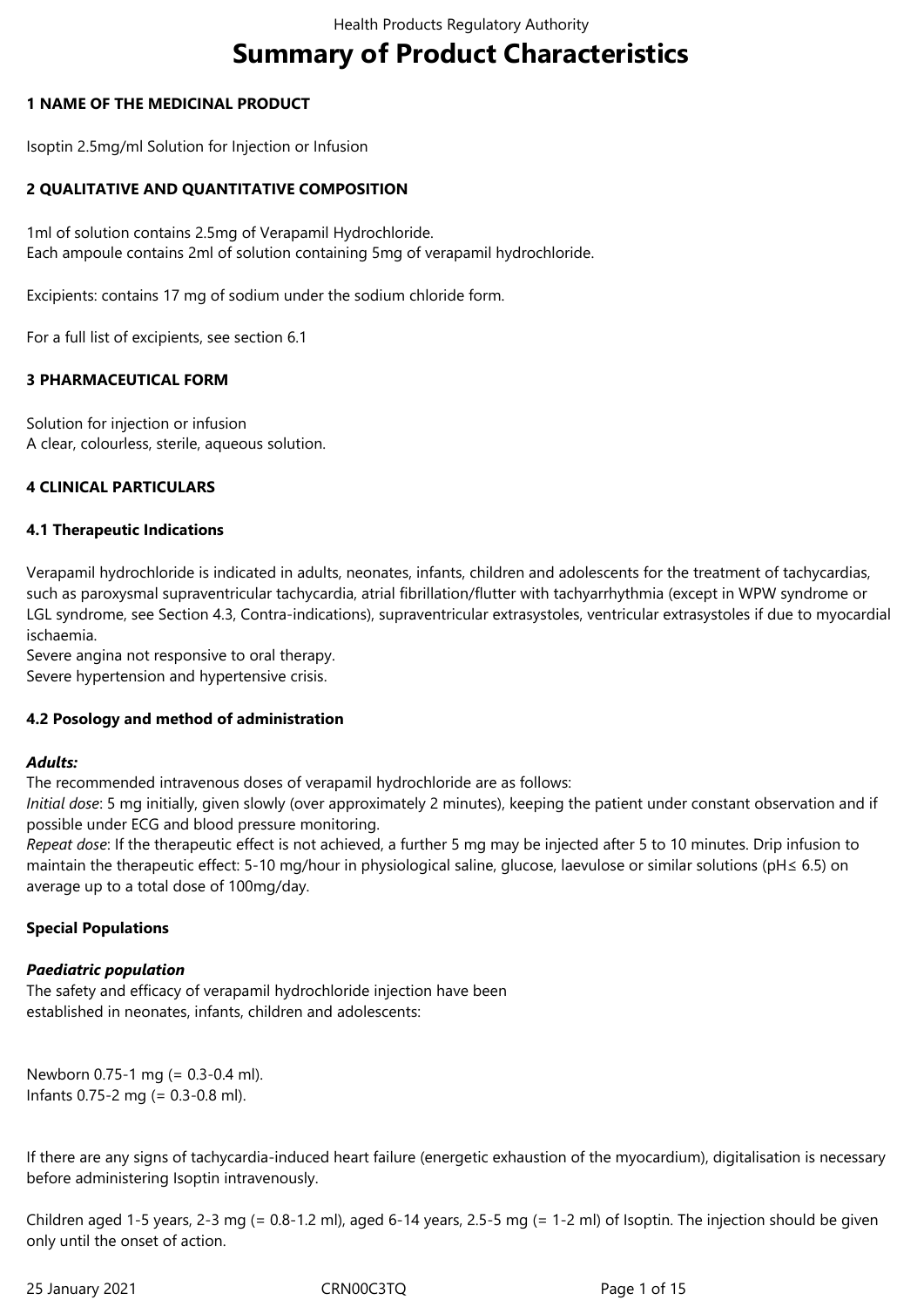# *Elderly patients:*

The dose should be administered over at least 3 minutes to minimise the risk of untoward drug effects.

Intravenous infusion in hypertensive crisis:

Initial treatment with 0.05‐0.1 mg/kg/hour and, if the effect proves to be insufficient, increase the dose at 30‐60 minute intervals until twice the dose or more is reached. Average total dose up to 1.5 mg/kg/day.

# **Method of administration**

## **For intravenous use only.**

Verapamil hydrochloride should be given as a slow intravenous injection over at least a two minute period of time under continuous electrocardiographic and blood pressure monitoring.

Parenteral drug products should be inspected visually for particulate matter and discoloration prior to administration, whenever solution and container permit.

Verapamil hydrochloride is physically compatible and chemically stable for at least 24 hours at 25° C protected from light in most common large volume parenteral solutions. Use only if solution is clear and vial seal is intact.

Unused amount of solution should be discarded immediately following withdrawal of any portion of contents.

For stability reasons this product is not recommended for dilution with sodium lactate injection, USP in polyvinyl chloride bags.

Admixing intravenous verapamil hydrochloride with albumin, amphotericin B, hydralazine hydrochloride or trimethoprim and sulfamethoxazole should be avoided.

Verapamil hydrochloride will precipitate in any solution with a pH above 6.0.

Verapamil should not be taken with grapefruit juice (see Section 4.5, Interactions).

## **4.3 Contraindications**

- Hypersensitivity to verapamil hydrochloride or to any of the inactive ingredients;
- Cardiogenic shock;
- Sick‐sinus syndrome (bradycardia‐tachycardia syndrome) (except in patients with a functioning artificial pacemaker);
- Second-or third-degree AV block (except in patients with a functioning artificial pacemaker;
- Heart failure with reduced ejection fraction of less than 35%, and/or pulmonary wedge pressure above 20 mm Hg (unless secondary to a supraventricular tachycardia amenable to verapamil therapy);
- Simultaneous intravenous administration of beta-adrenergic blockers;
- Atrial fibrillation/flutter in the presence of an accessory bypass tract (e.g., Wolff‐Parkinson‐White, Lown‐Ganong‐Levine syndromes). These patients are at risk to develop ventricular tachyarrhythmia including ventricular fibrillation if verapamil hydrochloride is administered.
- Use in pregnancy unless considered essential by the physician.
- Severe hypotension;
- Patients receiving intravenous beta‐adrenergic blocking drugs (e.g., propranolol). Intravenous verapamil hydrochloride and intravenous beta‐adrenergic blocking drugs, should not be administered in close proximity to each other (within a few hours), since both may have a depressant effect on myocardial contractility and AV conduction.
- Ventricular tachycardia: Administration of intravenous verapamil hydrochloride to patients with wide‐complex ventricular tachycardia (QRS > 0.12 seconds) can result in marked hemodynamic deterioration and ventricular fibrillation. Proper pretherapy diagnosis and differentiation from wide-complex supraventricular tachycardia is imperative in the emergency room setting.
- Combination with ivabradine (see section Interactions with other medicinal products and other forms of interaction)

#### **4.4 Special warnings and precautions for use**

#### **Acute Myocardial infarction**

25 January 2021 CRN00C3TQ Page 2 of 15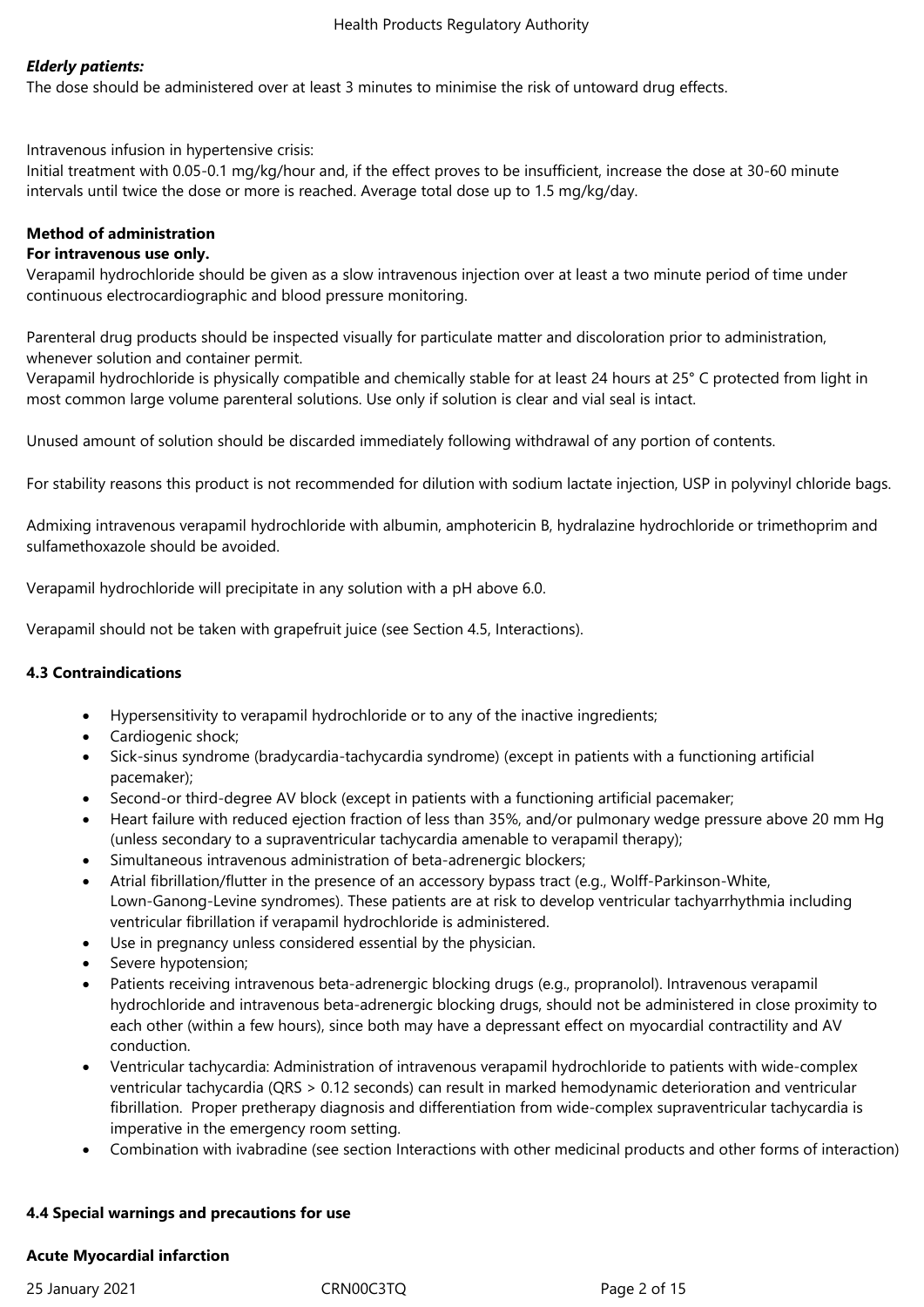Use with caution in acute myocardial infarction complicated by bradycardia, marked hypotension, or left ventricular dysfunction.

# **Heart Block/ 1st Degree AV block/Bradycardia/Asystole**

Verapamil hydrochloride affects the AV and SA nodes and prolongs AV conduction time. Use with caution as development of second-or third-degree AV block (contraindication) or unifascicular, bifascicular or trifascicular bundle branch block requires discontinuation in subsequent doses of verapamil hydrochloride and institution of appropriate therapy, if needed.

Verapamil hydrochloride affects the AV and SA nodes and rarely may produce second‐or third‐degree AV block, bradycardia, and, in extreme cases, asystole. This is more likely to occur in patients with a sick sinus syndrome (SA nodal disease), which is more common in older patients.

Asystole in patients other than those with sick sinus syndrome is usually of short duration (few seconds or less), with spontaneous return to AV nodal or normal sinus rhythm. If this does not occur promptly, appropriate treatment should be initiated immediately. See Undesirable Effects Section.

Patients with heart failure or those who are susceptible to heart failure should be fully digitalised before verapamil therapy as it may aggravate or precipitate cardiac failure.

Great care should be taken in:

First degree AV block, bradycardia < 50 beats/min, hypotension < 90 mmHg systolic and ventricular tachycardias (QRS complex  $\geq$  0.12 sec).

If acute cardiovascular side effects arise, treat as for overdose (see Section 4.9, Overdose).

#### **Antiarrhythmics, Beta-blockers**

Mutual potentiation of cardiovascular effects (higher‐grade AV block, higher‐grade lowering of heart rate, induction of heart failure and potentiated hypotension). Asymptomatic bradycardia (36 beats/minute) with a wandering atrial pacemaker has been observed in a patient receiving concomitant timolol (a beta‐adrenergic blocker) eye drops and oral verapamil hydrochloride.

#### **Heart Failure**

Heart failure patients with ejection fraction higher than 35% should be compensated before starting verapamil treatment and should be adequately treated throughout.

#### **Hypotension**

Intravenous verapamil hydrochloride often produces a decrease in blood pressure below baseline levels that is usually transient and asymptomatic but may result in dizziness.

**HMG-CoA Reductase Inhibitors ("Statins")** – *See Interaction with other medicinal products and other forms of interaction section* 

#### **Neuromuscular transmission disorders**

Verapamil hydrochloride should be used with caution in the presence of diseases in which neuromuscular transmission is affected (myasthenia gravis, Lambert‐Eaton syndrome, advanced Duchenne muscular dystrophy). Respiratory standstill has been reported for one patient with progressive muscular dystrophy following administration of Isoptin.

#### **Colchicine:**

There has been a single postmarketing report of paralysis (tetraparesis) associated with the combined use of verapamil and colchicine. This may have been caused by colchicine crossing the blood‐brain barrier due to CYP3A4 and P‐gp inhibition by verapamil. Combined use of verapamil and colchicine is not recommended. (see Section 4.5, Drug Interactions).

#### **Digoxin**

If verapamil is administered concomitantly with digoxin, reduce digoxin dosage. See Interactions with other medicinal drug products and other forms of interaction section.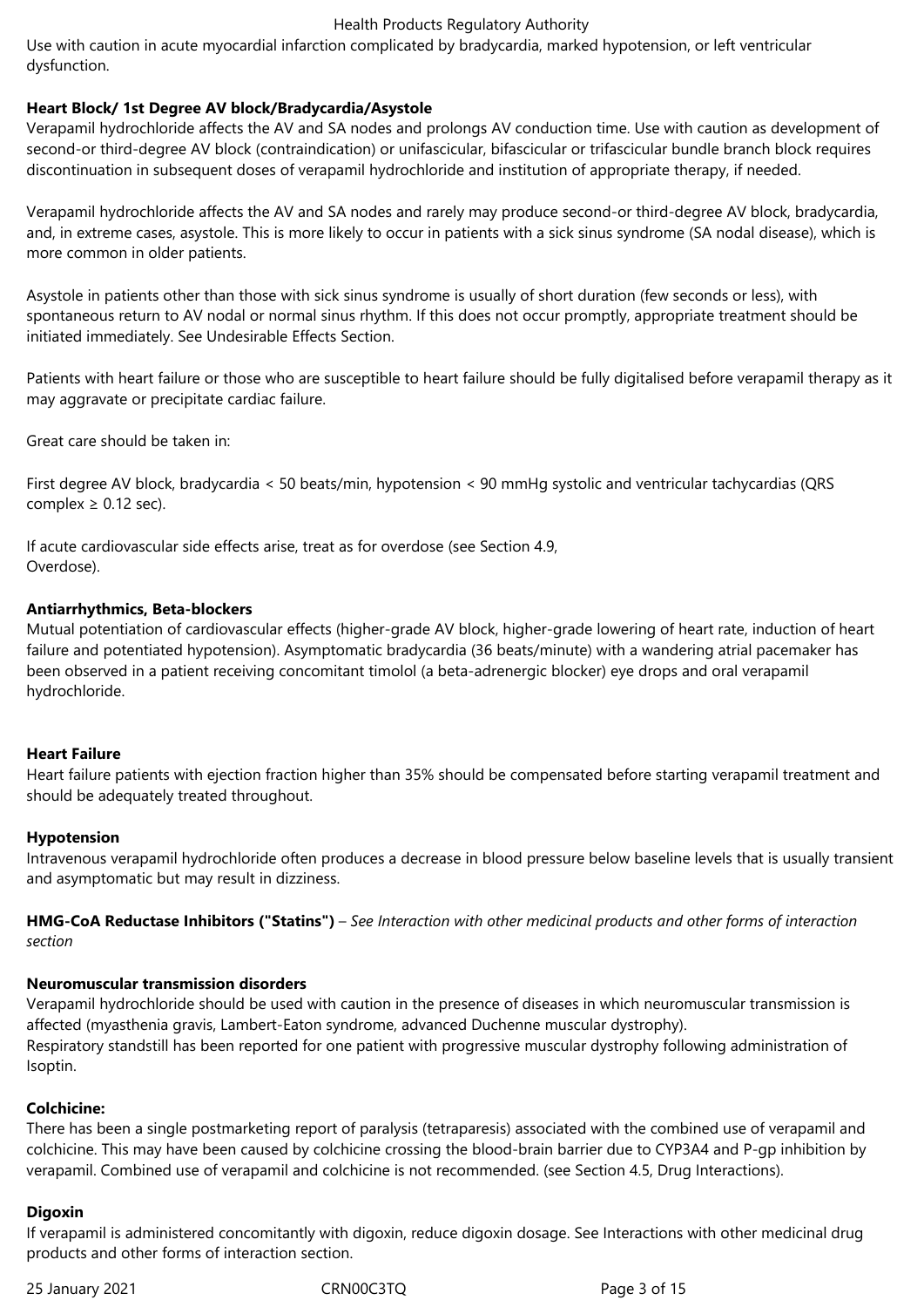# *Antiarrhythmics*

# *Digitalis*

Intravenous verapamil hydrochloride has been used concomitantly with digitalis preparations. Since both drugs slow AV conduction, patients should be monitored for AV block or excessive bradycardia.

# *Quinidine*

Intravenous verapamil hydrochloride has been administered to a small number of patients receiving oral quinidine. A few cases of hypotension have been reported in patients taking oral quinidine who received intravenous verapamil hydrochloride. Caution should therefore be used when employing this combination of drugs.

## *Flecainide*

A study in healthy volunteers showed that the concomitant administration of flecainide and verapamil hydrochloride may have additive effects reducing myocardial contractility, prolonging AV conduction and prolonging repolarization.

## *Disopyramide*

Until data on possible interactions between verapamil hydrochloride and disopyramide are obtained, disopyramide should not be administered within 48 hours before or 24 hours after verapamil hydrochloride administration.

# *Beta-adrenergic blocking drugs*

Intravenous verapamil hydrochloride has been administered to patients receiving oral beta‐blockers. Since both drugs may depress myocardial contractility or AV conduction, the possibility of detrimental interactions should be considered. The concomitant administration of intravenous beta‐blockers and intravenous verapamil hydrochloride has resulted in serious adverse reactions (see Contraindications), especially in patients with severe cardiomyopathy, congestive heart failure or recent myocardial infarction.

# **Other Special Populations**

# *Renal impairment*

Although impaired renal function has been shown in robust comparator studies to have no effect on verapamil pharmacokinetics in patients with endstage renal failure, several case reports suggest that verapamil should be used cautiously and with close monitoring in patients with impaired renal function.

Verapamil cannot be removed by hemodialysis.

# *Liver impairment*

Use with caution in patients with severely impaired liver function (see also Posology section on liver impairment).

A small fraction of patients treated with verapamil hydrochloride respond with life‐threatening adverse responses including rapid ventricular rate (in atrial flutter/fibrillation in the presence of an accessory bypass tract), marked hypotension or extreme bradycardia/asystole).

#### **Sodium**

This medicine contains less than 1 mmol sodium (23mg) per 2ml ampoule, i.e. essentially 'sodium‐free'.

# **4.5 Interaction with other medicinal products and other forms of interactions**

In rare instances, including when patients with severe cardiomyopathy, congestive heart failure or recent myocardial infarction were given intravenous beta‐adrenergic blocking agents or disopyramide concomitantly with intravenous verapamil hydrochloride, serious adverse effects have occurred.

Concomitant use of verapamil hydrochloride injection with agents that decrease adrenergic function may result in an exaggerated hypotensive response.

In vitro metabolic studies indicate that verapamil hydrochloride is metabolized by cytochrome P450 CYP3A4, CYP1A2, CYP2C8, CYP2C9 and CYP2C18. Verapamil has been shown to be an inhibitor of CYP3A4 enzymes and P‐glycoprotein (P‐gp). Clinically significant interactions have been reported with inhibitors of CYP3A4 causing elevation of plasma levels of verapamil hydrochloride while inducers of CYP3A4 have caused a lowering of plasma levels of verapamil hydrochloride, therefore, patients should be monitored for drug interactions. Coadministration of verapamil with a drug known to be primarily metabolized by CYP3A4 or known to be a P‐gp substrate may be associated with elevations in drug concentrations that could increase or prolong both therapeutic and adverse effects of the concomitant drug.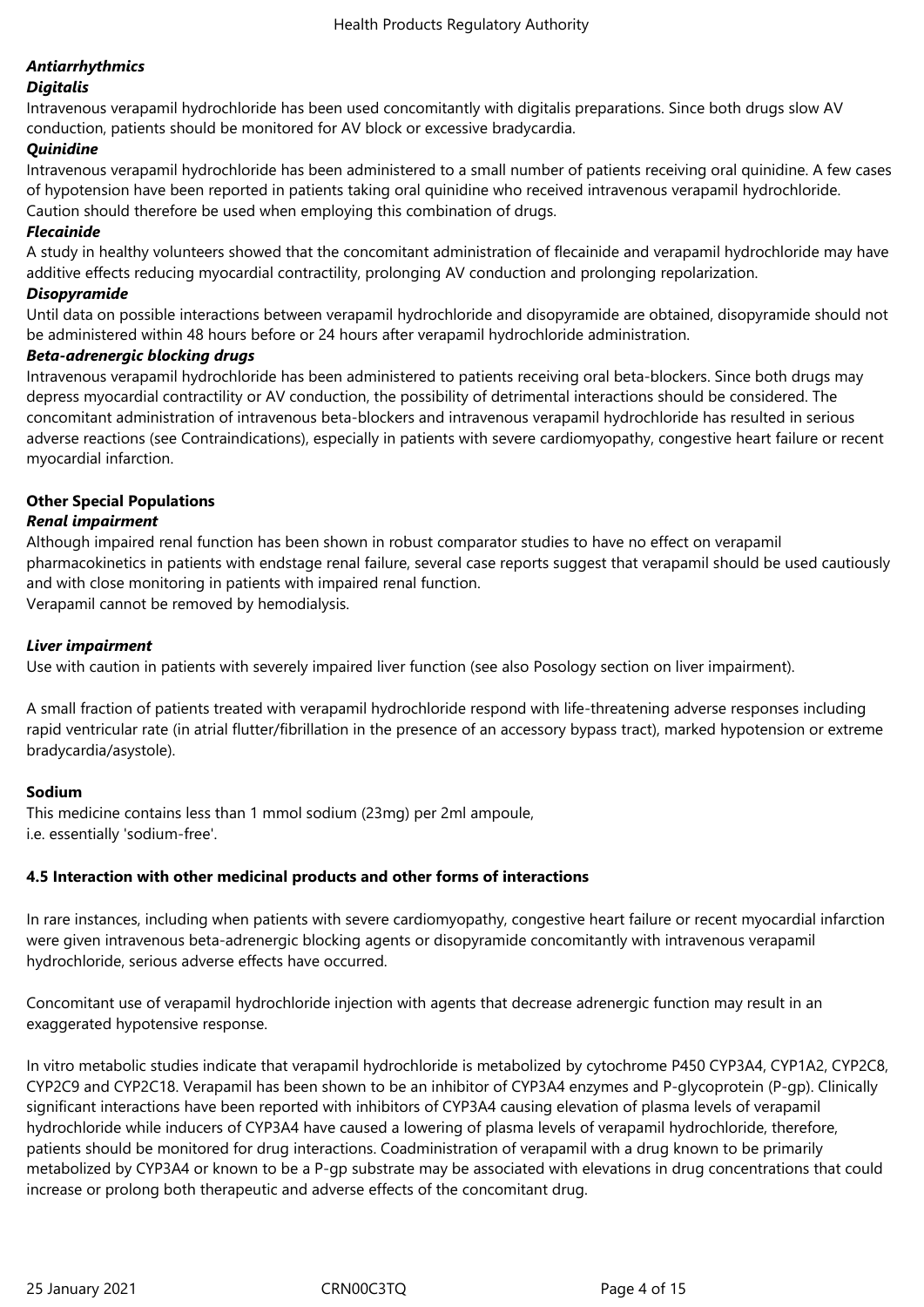With the simultaneous administration of Isoptin and drugs with a cardiodepressive action and/or inhibitory effects on impulse generation or conduction, e.g. beta‐receptor blockers, antiarrhythmics and inhalation anaesthetics, watch should be kept for possible additive effects (AV blockade, bradycardia, hypotension, heart failure).

Above all, Isoptin should not be administered intravenously if the patient is on beta‐receptor blockers (except in intensive care).

The blood pressure lowering effect of Isoptin must be borne in mind in patients on antihypertensive drugs.

# **The following table provides a list of potential interactions with verapamil : Potential Drug Interactions associated with Verapamil**

|                                     | <b>Potential</b>                                                                                                          |                                                                                                                                 |  |  |  |
|-------------------------------------|---------------------------------------------------------------------------------------------------------------------------|---------------------------------------------------------------------------------------------------------------------------------|--|--|--|
|                                     | effect on                                                                                                                 |                                                                                                                                 |  |  |  |
| <b>Concomitant</b>                  | verapamil or                                                                                                              | <b>Comment</b>                                                                                                                  |  |  |  |
| drug                                | concomitant                                                                                                               |                                                                                                                                 |  |  |  |
|                                     | drug                                                                                                                      |                                                                                                                                 |  |  |  |
| <b>Alpha blockers</b>               |                                                                                                                           |                                                                                                                                 |  |  |  |
| Prazosin                            | ↑ prazosin<br>Cmax (~40%)<br>with no effect<br>on half-life                                                               | Additive hypotensive effect.                                                                                                    |  |  |  |
|                                     | ↑ terazosin AUC                                                                                                           |                                                                                                                                 |  |  |  |
| Terazosin                           | $(-24%)$ and<br>Cmax (~25%)                                                                                               |                                                                                                                                 |  |  |  |
| <b>Antiarrhythmics</b>              |                                                                                                                           |                                                                                                                                 |  |  |  |
| Flecainide                          | Minimal effect<br>on flecainide<br>plasma<br>clearance<br>$(<$ ~10%); no<br>effect on<br>verapamil<br>plasma<br>clearance | See section 4.4                                                                                                                 |  |  |  |
|                                     | ↓oral quinidine                                                                                                           |                                                                                                                                 |  |  |  |
| Quinidine                           | clearance<br>$(*35%)$                                                                                                     | Hypotension. Pulmonary edema may occur in patients with hypertrophic obstructive<br>cardiomyopathy.                             |  |  |  |
| <b>Antiasthmatics</b>               |                                                                                                                           |                                                                                                                                 |  |  |  |
| Theophylline                        | loral and<br>systemic<br>clearance by<br>$~20\%$                                                                          | Reduction of clearance was lessened in smokers $(-11%)$                                                                         |  |  |  |
| Anticonvulsants/<br>Anti-epileptics |                                                                                                                           |                                                                                                                                 |  |  |  |
| Carbamazepine                       | 1<br>carbamazepine<br>AUC (~46%) in<br>refractory<br>partial epilepsy<br>patients                                         | Increased carbamazepine levels. This may produce carbamazepine side effects such as<br>diplopia, headache, ataxia or dizziness. |  |  |  |
| Phenytoin                           | ↓ verapamil<br>plasma<br>concentrations                                                                                   |                                                                                                                                 |  |  |  |
| <b>Antidepressants</b>              |                                                                                                                           |                                                                                                                                 |  |  |  |
| Imipramine                          | ↑ imipramine<br>AUC $(-15%)$                                                                                              | No effect on level of active metabolite, desipramine                                                                            |  |  |  |
| <b>Antidiabetics</b>                |                                                                                                                           |                                                                                                                                 |  |  |  |
| Glyburide                           | ↑ glyburide<br>Cmax (~28%),<br>AUC (~26%)                                                                                 |                                                                                                                                 |  |  |  |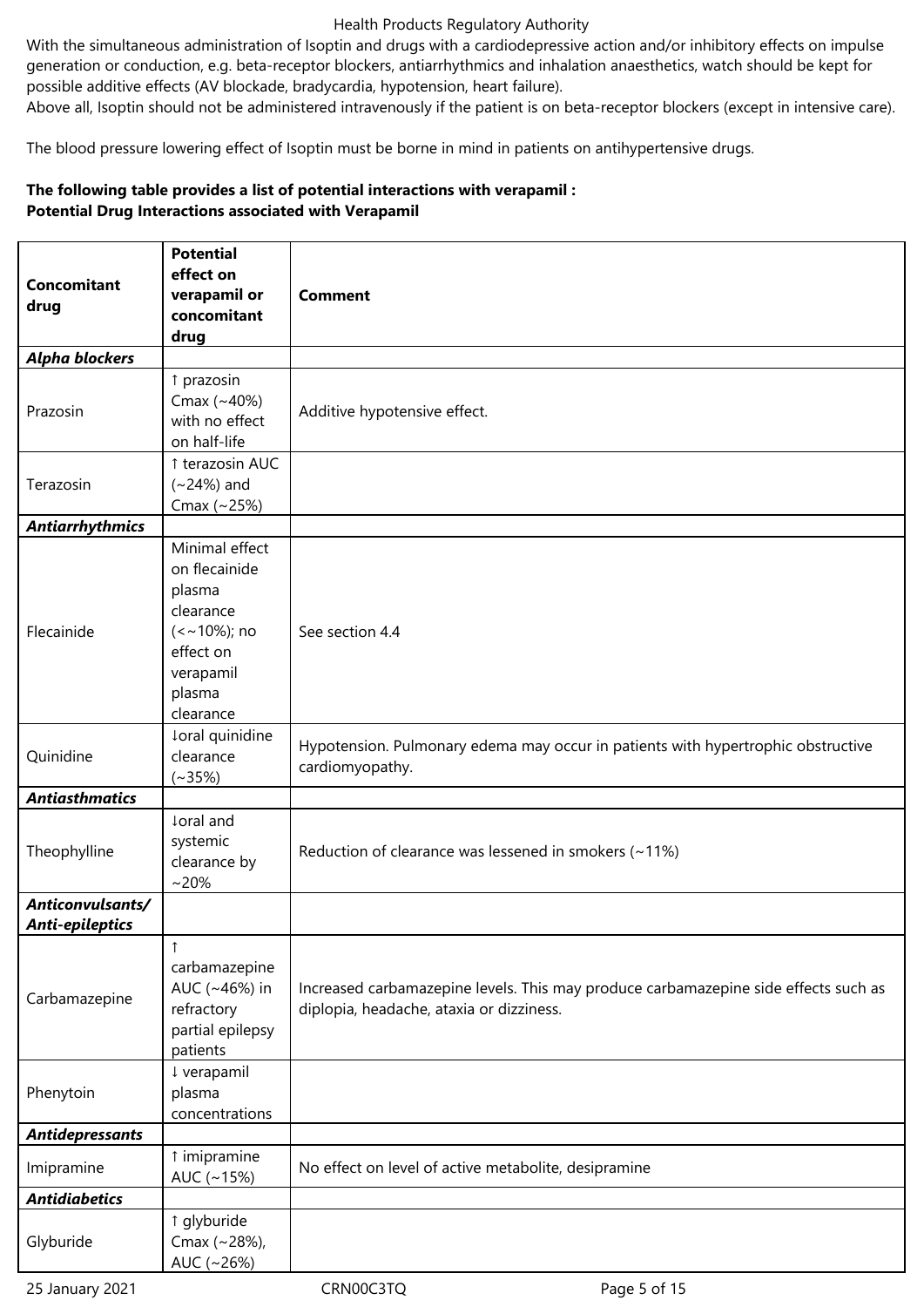|                         | Co-administrati                  |                                                      |  |  |  |  |
|-------------------------|----------------------------------|------------------------------------------------------|--|--|--|--|
|                         | on of verapamil                  |                                                      |  |  |  |  |
| Metformin               | with metformin                   |                                                      |  |  |  |  |
|                         | may reduce the                   |                                                      |  |  |  |  |
|                         | efficacy of                      |                                                      |  |  |  |  |
|                         | metformin.                       |                                                      |  |  |  |  |
| <b>Anti-gout agents</b> |                                  |                                                      |  |  |  |  |
|                         | Possible 1                       |                                                      |  |  |  |  |
|                         | colchicine levels                |                                                      |  |  |  |  |
|                         | 1 colchicine                     |                                                      |  |  |  |  |
| Colchicine              | AUC ( $\sim$ 2.0fold)            | Reduce colchicine dose (see colchicine label)        |  |  |  |  |
|                         | and Cmax                         |                                                      |  |  |  |  |
|                         | $(-1.3-fold)$                    |                                                      |  |  |  |  |
| <b>Anti-infectives</b>  |                                  |                                                      |  |  |  |  |
|                         | Possible 1 in                    |                                                      |  |  |  |  |
| Clarithromycin          | verapamil levels                 |                                                      |  |  |  |  |
|                         | Possible 1 in                    |                                                      |  |  |  |  |
| Erythromycin            | verapamil levels                 |                                                      |  |  |  |  |
|                         | ↓ verapamil                      |                                                      |  |  |  |  |
|                         | AUC (~97%),                      |                                                      |  |  |  |  |
|                         | Cmax (~94%),                     |                                                      |  |  |  |  |
|                         | oral                             |                                                      |  |  |  |  |
| Rifampicin              |                                  | Blood pressure lowering effect may be reduced.       |  |  |  |  |
|                         | bioavailability                  |                                                      |  |  |  |  |
|                         | (~92%) with                      |                                                      |  |  |  |  |
|                         | oral verapamil<br>administration |                                                      |  |  |  |  |
|                         |                                  |                                                      |  |  |  |  |
| Telithromycin           | Possible 1 in                    |                                                      |  |  |  |  |
|                         | verapamil levels                 |                                                      |  |  |  |  |
| <b>Antineoplastics</b>  |                                  |                                                      |  |  |  |  |
|                         | ↑ doxorubicin                    |                                                      |  |  |  |  |
|                         | AUC (104%)                       |                                                      |  |  |  |  |
| Doxorubicin             | and Cmax (61%)                   | In patients with small cell lung cancer              |  |  |  |  |
|                         | with oral                        |                                                      |  |  |  |  |
|                         | verapamil                        |                                                      |  |  |  |  |
|                         | administration                   |                                                      |  |  |  |  |
|                         | No significant                   |                                                      |  |  |  |  |
|                         | change in                        |                                                      |  |  |  |  |
|                         | doxorubicin PK                   |                                                      |  |  |  |  |
|                         | with                             | In patients with advanced neoplasms                  |  |  |  |  |
|                         | intravenous                      |                                                      |  |  |  |  |
|                         | verapamil                        |                                                      |  |  |  |  |
|                         | administration                   |                                                      |  |  |  |  |
| <b>Barbiturates</b>     |                                  |                                                      |  |  |  |  |
|                         | ↑ oral verapamil                 |                                                      |  |  |  |  |
| Phenobarbital           | clearance                        |                                                      |  |  |  |  |
|                         | $(\sim 5$ -fold)                 |                                                      |  |  |  |  |
| <b>Benzodiazepines</b>  |                                  |                                                      |  |  |  |  |
| and other               |                                  |                                                      |  |  |  |  |
| anxiolytics             |                                  |                                                      |  |  |  |  |
| <b>Buspirone</b>        | ↑ buspirone                      |                                                      |  |  |  |  |
|                         | AUC, Cmax by                     |                                                      |  |  |  |  |
|                         | $\sim$ 3.4-fold                  |                                                      |  |  |  |  |
| Midazolam               | ↑ midazolam                      |                                                      |  |  |  |  |
|                         | AUC $(\sim 3$ fold)              |                                                      |  |  |  |  |
|                         | and Cmax                         |                                                      |  |  |  |  |
|                         | $(\sim$ 2-fold)                  |                                                      |  |  |  |  |
| <b>Beta blockers</b>    |                                  |                                                      |  |  |  |  |
| Metoprolol              | 1 metoprolol                     | See Special warnings and precautions for use section |  |  |  |  |
|                         | AUC (~32.5%)                     |                                                      |  |  |  |  |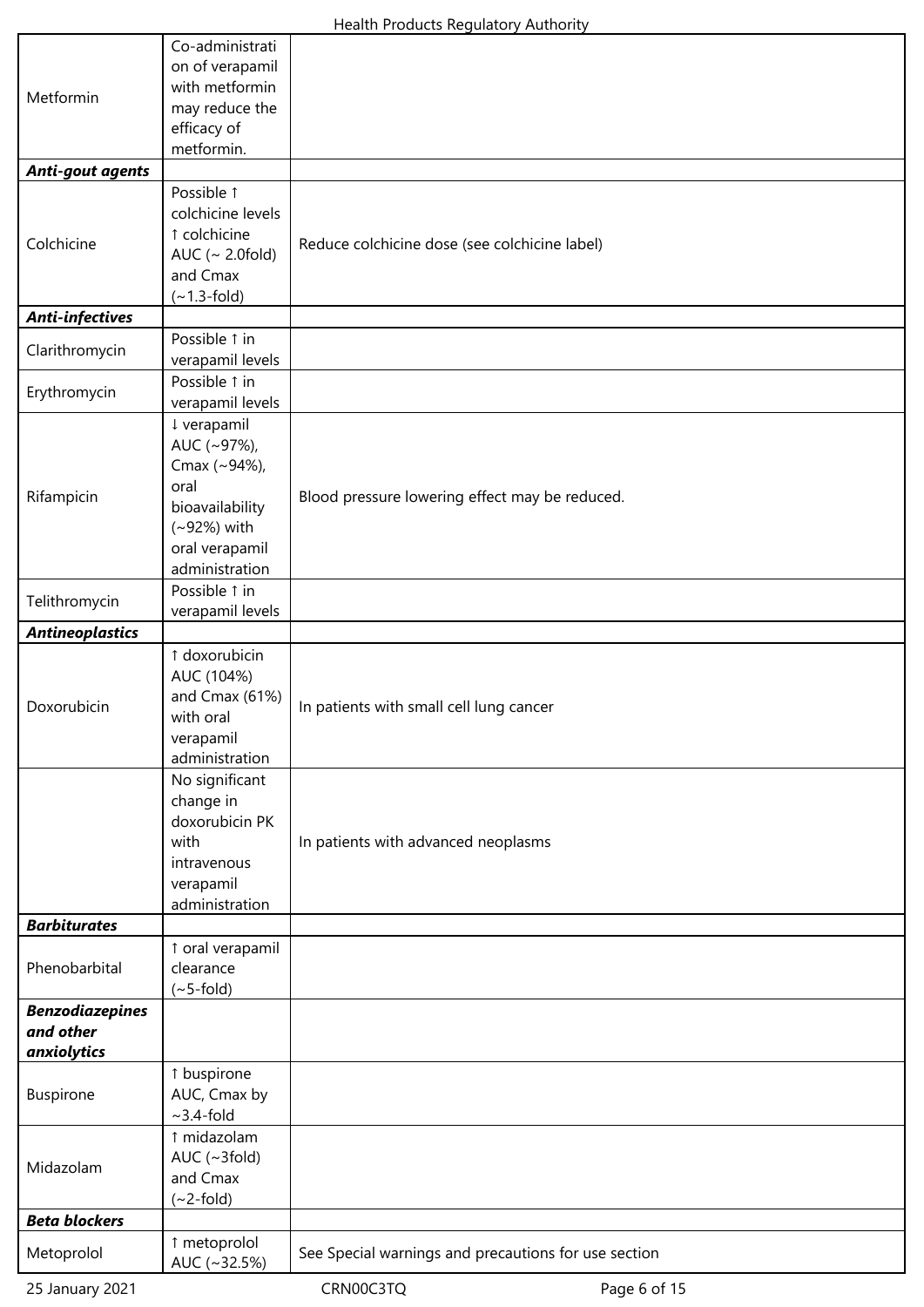|                                     | and Cmax                             |                                                                                        |
|-------------------------------------|--------------------------------------|----------------------------------------------------------------------------------------|
|                                     | $(*41%)$ in                          |                                                                                        |
|                                     | angina patients<br>↑ propranolol     |                                                                                        |
|                                     | AUC (~65%)                           |                                                                                        |
| Propranolol                         | and Cmax                             |                                                                                        |
|                                     | $(*94%)$ in                          |                                                                                        |
|                                     | angina patients                      |                                                                                        |
| <b>Cardiac</b>                      |                                      |                                                                                        |
| glycosides                          |                                      |                                                                                        |
|                                     | Idigitoxin total                     |                                                                                        |
|                                     | body clearance<br>$(-27%)$ and       |                                                                                        |
| Digitoxin                           | extrarenal                           |                                                                                        |
|                                     | clearance                            |                                                                                        |
|                                     | $(*29%)$                             |                                                                                        |
|                                     | Healthy                              |                                                                                        |
|                                     | subjects:                            |                                                                                        |
|                                     | ↑ Cmax (~44%)                        |                                                                                        |
| Digoxin                             | ↑ digoxin C12h                       | Reduce digoxin dosage. Also see Special Warnings and Precautions for Use Section       |
|                                     | $(-53%)$<br>$\uparrow$ Css (~44%)    |                                                                                        |
|                                     | and 1 AUC                            |                                                                                        |
|                                     | $(*50%)$                             |                                                                                        |
| <b>H2 Receptor</b>                  |                                      |                                                                                        |
| <b>Antagonists</b>                  |                                      |                                                                                        |
|                                     | ↑ AUC of                             |                                                                                        |
|                                     | $R(\sim 25\%)$ and<br>$S(\sim 40\%)$ |                                                                                        |
|                                     | verapamil with                       |                                                                                        |
| Cimetidine                          | corresponding                        | Cimetidine reduces verapamil clearance following intravenous verapamil administration. |
|                                     | ↓ in R-and                           |                                                                                        |
|                                     | Sverapamil                           |                                                                                        |
|                                     | clearance                            |                                                                                        |
| Immunologics/<br>Immuno-suppres     |                                      |                                                                                        |
| sives                               |                                      |                                                                                        |
|                                     | ↑ ciclosporin                        |                                                                                        |
| Ciclosporin                         | AUC, Css, Cmax                       |                                                                                        |
|                                     | by $~15\%$                           |                                                                                        |
|                                     | Everolimus: 1                        |                                                                                        |
|                                     | AUC $(-3.5$ fold)                    |                                                                                        |
| Everolimus                          | and 1 Cmax<br>$(\sim 2.3$ fold)      | Concentration determinations and dose adjustments of everolimus may be necessary.      |
|                                     | Verapamil: 1                         |                                                                                        |
|                                     | Ctrough                              |                                                                                        |
|                                     | $(-2.3-fold)$                        |                                                                                        |
| Sirolimus                           | Sirolimus 1 AUC                      |                                                                                        |
|                                     | $(-2.2-fold);$                       |                                                                                        |
|                                     | Sverapamil<br>1 AUC                  | Concentration determinations and dose adjustments of sirolimus may be necessary.       |
|                                     | $(-1.5-fold)$                        |                                                                                        |
| Tacrolimus                          | Possible 1                           |                                                                                        |
|                                     | tacrolimus                           |                                                                                        |
|                                     | levels                               |                                                                                        |
| <b>Lipid lowering</b>               |                                      |                                                                                        |
| agents (HMG<br><b>COA</b> reductase |                                      |                                                                                        |
| inhibitors)                         |                                      |                                                                                        |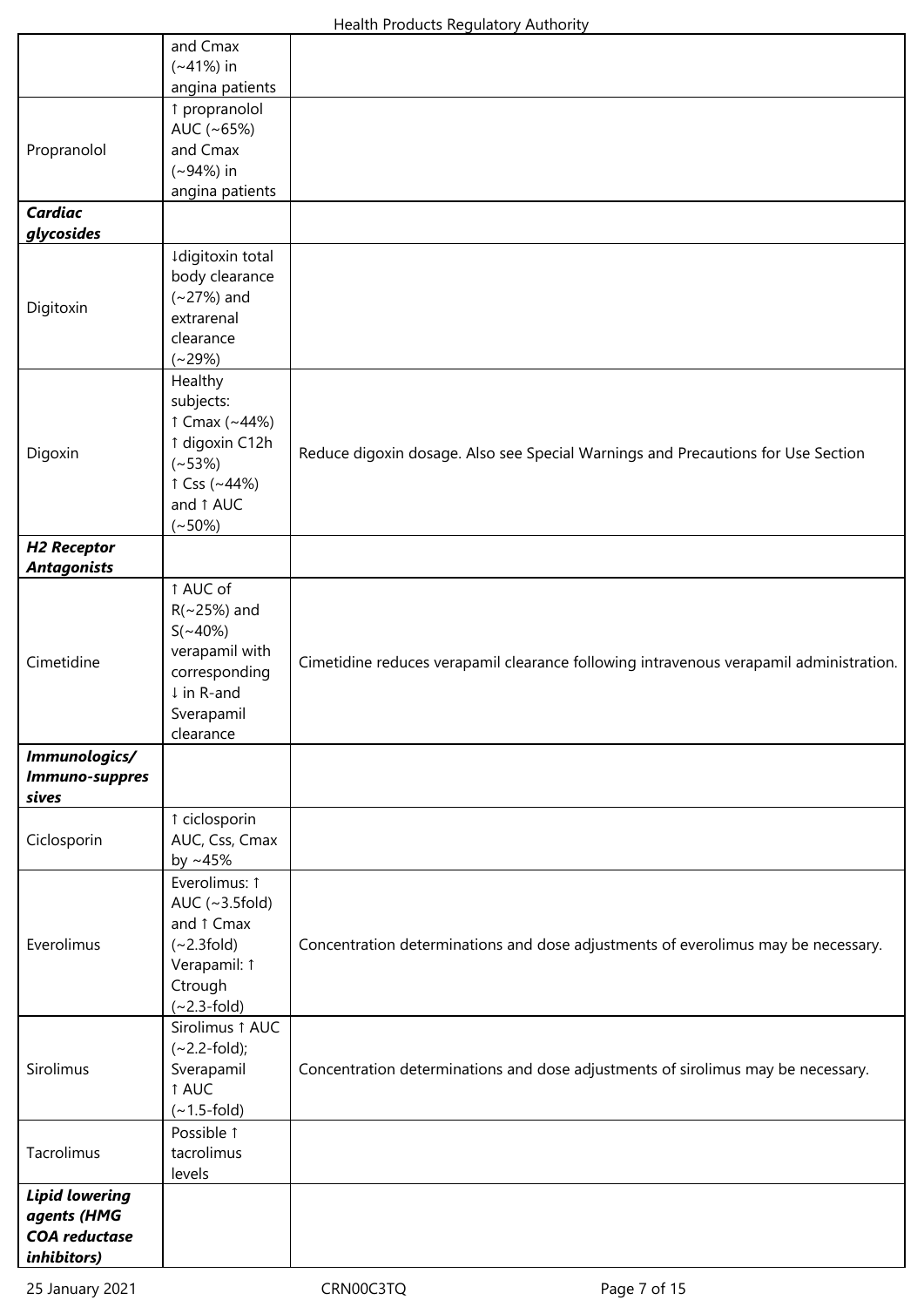| Atorvastatin                                   | Possible 1<br>atorvastatin<br>levels Increase<br>verapamil AUC<br>$(*43%)$                                                                                                                                                                        | Additional information follows                                                                                                                                  |
|------------------------------------------------|---------------------------------------------------------------------------------------------------------------------------------------------------------------------------------------------------------------------------------------------------|-----------------------------------------------------------------------------------------------------------------------------------------------------------------|
| Lovastatin                                     | Possible 1<br>lovastatin levels<br>î verapamil<br>AUC (~63%)<br>and Cmax<br>$(*32%)$                                                                                                                                                              |                                                                                                                                                                 |
| Simvastatin                                    | ↑ simvastatin<br>AUC (~2.6fold),<br>$Cmax(\sim 4.6$ fold)                                                                                                                                                                                         |                                                                                                                                                                 |
| <b>Serotonin</b>                               |                                                                                                                                                                                                                                                   |                                                                                                                                                                 |
| receptor agonists<br>Almotriptan               | ↑ almotriptan<br>AUC (~20%) 1<br>Cmax (~24%)                                                                                                                                                                                                      |                                                                                                                                                                 |
| <b>Uricosurics</b>                             |                                                                                                                                                                                                                                                   |                                                                                                                                                                 |
| Sulfinpyrazone                                 | î verapamil oral<br>clearance<br>$(-3-fold)$<br>bioavailability<br>$(*60%)$                                                                                                                                                                       | Blood pressure lowering effect may be reduced.                                                                                                                  |
|                                                | No change in<br>PK with<br>intravenous<br>verapamil<br>administration                                                                                                                                                                             |                                                                                                                                                                 |
| <b>Anticoagulants</b>                          |                                                                                                                                                                                                                                                   |                                                                                                                                                                 |
| Dabigatran                                     | <b>Verapamil</b><br><i>immediate</i><br>release<br>↑ dabigatran<br>$(C_{\text{max}}$ up to<br>180%) and AUC<br>(up to 150%)<br><b>Verapamil</b><br>sustained<br>release<br>↑ dabigatran<br>$(C_{\text{max}}$ up to 90%)<br>and AUC (up to<br>70%) | The risk of bleeding may increase. The dose of dabigatran with oral verapamil may<br>need to be reduced. (See dabigatran label for dosing instructions).        |
| Other direct oral<br>anticoagulants<br>(DOACs) | Increased<br>absorption of<br>DOACs since<br>they are P-gp<br>substrates and,<br>if applicable,<br>also reduced<br>elimination of<br>DOACs which<br>are metabolized<br>by Cyp 3A4,<br>may increase                                                | Some data suggest a possible<br>increase of the risk of bleeding,<br>especially in patients with further risk factors (see DOAC label for further information). |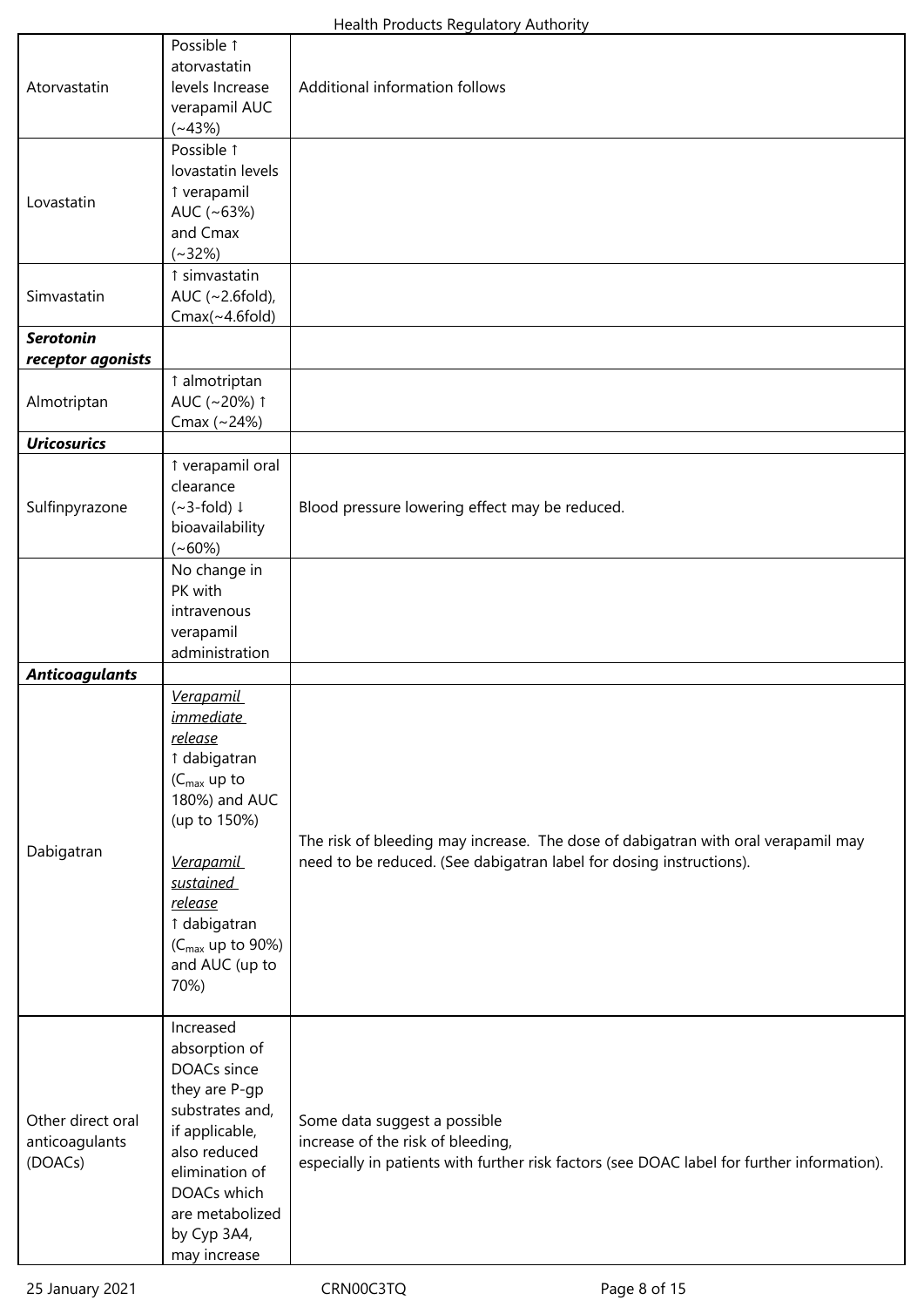|                      | the systemic<br>bioavailability<br>of DOACs. |                                                                                           |  |  |  |  |
|----------------------|----------------------------------------------|-------------------------------------------------------------------------------------------|--|--|--|--|
| <b>Other Cardiac</b> |                                              |                                                                                           |  |  |  |  |
| therapy              |                                              |                                                                                           |  |  |  |  |
|                      | Concomitant                                  |                                                                                           |  |  |  |  |
|                      | use with                                     |                                                                                           |  |  |  |  |
|                      | ivabradine is                                |                                                                                           |  |  |  |  |
|                      | contraindicated                              |                                                                                           |  |  |  |  |
| Ivabradine           | due to the                                   | See section Contraindications                                                             |  |  |  |  |
|                      | additional heart                             |                                                                                           |  |  |  |  |
|                      | rate lowering                                |                                                                                           |  |  |  |  |
|                      | effect of                                    |                                                                                           |  |  |  |  |
|                      | verapamil to                                 |                                                                                           |  |  |  |  |
|                      | ivabradine                                   |                                                                                           |  |  |  |  |
| <b>Other</b>         |                                              |                                                                                           |  |  |  |  |
|                      | ↑ R-(~49%) and                               |                                                                                           |  |  |  |  |
|                      | $S-(\sim 37%)$                               |                                                                                           |  |  |  |  |
|                      | verapamil AUC                                | Elimination half-life and renal clearance not affected. Grapefruit juice should therefore |  |  |  |  |
| Grapefruit juice     | $\uparrow$ R-(~75%) and                      | not be ingested with verapamil.                                                           |  |  |  |  |
|                      | $S-(\sim 51\%)$                              |                                                                                           |  |  |  |  |
|                      | verapamil Cmax                               |                                                                                           |  |  |  |  |
| St. John's Wort      | $\downarrow$ R-(~78%) and                    |                                                                                           |  |  |  |  |
|                      | $S-(\sim80\%)$                               |                                                                                           |  |  |  |  |
|                      | verapamil AUC                                |                                                                                           |  |  |  |  |
|                      | with                                         |                                                                                           |  |  |  |  |
|                      | corresponding                                |                                                                                           |  |  |  |  |
|                      | reductions in                                |                                                                                           |  |  |  |  |
|                      | Cmax                                         |                                                                                           |  |  |  |  |

#### **Other Drug Interactions and Additional Drug Interaction Information**

# *HIV antiviral agents:*

Due to the metabolic inhibitory potential of some of the HIV antiviral agents, such as ritonavir, plasma concentrations of verapamil may increase. Caution should be used or dose of verapamil may be decreased.

#### *Lithium:*

Increased sensitivity to the effects of lithium (neurotoxicity) has been reported during concomitant verapamil hydrochloride‐lithium therapy with either no change or an increase in serum lithium levels. The addition of verapamil hydrochloride, however, has also resulted in the lowering of the serum lithium levels in patients receiving chronic stable oral lithium. Patients receiving both drugs should be monitored carefully.

#### *Neuromuscular blocking agents:*

Clinical data and animal studies suggest that verapamil hydrochloride may potentiate the activity of neuromuscular blocking agents (curare‐like and depolarizing). It may be necessary to decrease the dose of verapamil hydrochloride and/or the dose of the neuromuscular blocking agent when the drugs are used concomitantly.

*Aspirin***:** increased tendency to bleed

#### *Ethanol (alcohol):*

Elevation of ethanol plasma levels

#### *HMG Co-A Reductase Inhibitors ("Statins"):*

Treatment with HMG CoA reductase inhibitors (e.g. simvastatin, atorvastatin or lovastatin) in a patient taking verapamil should be started at the lowest possible dose and titrated upwards. If verapamil treatment is to be added to patients already taking an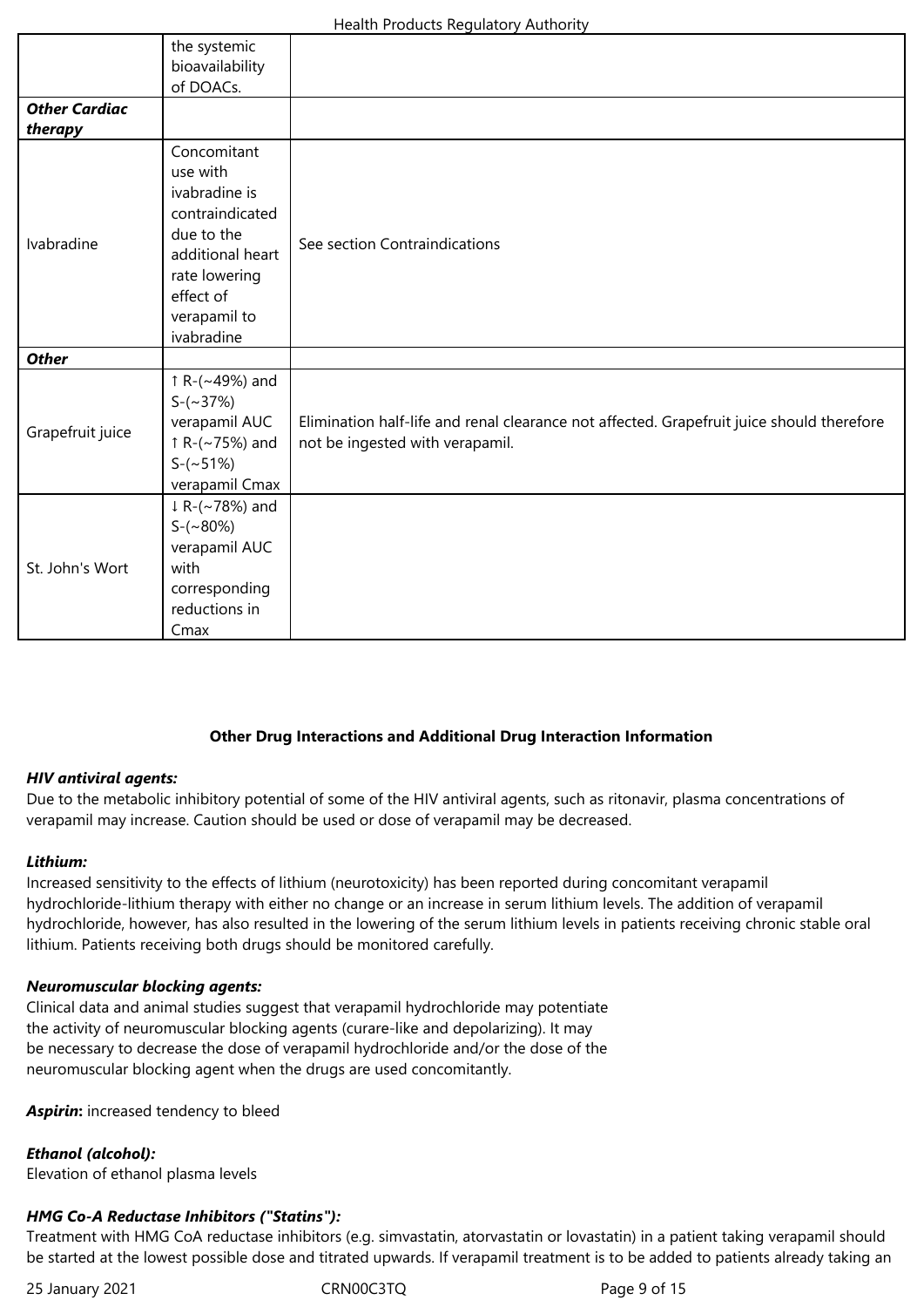HMG CoA reductase inhibitor (e.g., simvastatin, atorvastatin or lovastatin), consider a reduction in the statin dose and retitrate against serum cholesterol concentrations.

Fluvastatin, pravastatin and rosuvastatin are not metabolized by CYP3A4 and are less likely to interact with verapamil.

#### *Antihypertensives, diuretics, vasodilators*

Potentiation of the hypotensive effect

#### *Protein-bound drugs:*

As verapamil hydrochloride is highly bound to plasma proteins, it should be administered with caution to patients receiving other highly protein‐bound drugs.

#### *Inhalation anesthetics:*

When used concomitantly, inhalation anesthetics and calcium antagonists, such as verapamil hydrochloride injection, should each be titrated carefully to avoid excessive cardiovascular depression.

#### **4.6 Fertility, pregnancy and lactation**

#### **Pregnancy**

#### *Teratogenic Effects*

There are no adequate and well‐controlled study data in pregnant women. Animal studies do not indicate direct or indirect harmful effects with respect to reproductive toxicity.

Because animal reproduction studies are not always predictive of human response, during pregnancy (especially in the first trimester), verapamil should only be used if considered essential by the physician.

Verapamil crosses the placental barrier and can be detected in umbilical vein blood at delivery.

Lactation

Verapamil hydrochloride/metabolites are excreted in human milk. Limited human data from oral administration has shown that the infant relative dose of verapamil is low (0.1‐1% of the mother's oral dose) and that verapamil use may be compatible with breastfeeding.

A risk to the newborns/infants cannot be excluded. Due to the potential for serious adverse reactions in nursing infants, verapamil should only be used during lactation if it is essential for the welfare of the mother.

#### **4.7 Effects on ability to drive and use machines**

Due to its antihypertensive effect, depending on the individual response, verapamil hydrochloride may affect the ability to react to the point of impairing the ability to drive a vehicle, operate machinery or work under hazardous conditions. This applies all the more at the start of treatment, when the dose is raised, when switching from another drug and in conjunction with alcohol. Verapamil may increase the blood levels of alcohol and slow its elimination. Therefore, the effects of alcohol may be exaggerated.

#### **4.8 Undesirable effects**

*The following adverse events reactions have been reported with verapamil from clinical studies, postmarketing surveillance or Phase IV clinical trials and are listed below by system organ class.*  Frequencies are defined as:

very common (≥1/10); common (≥1/100 to <1/10); uncommon (≥1/1,000 to <1/100); rare (≥1/10,000 to <1/1,000); very rare (<1/10,000); not known (cannot be estimated from the available data).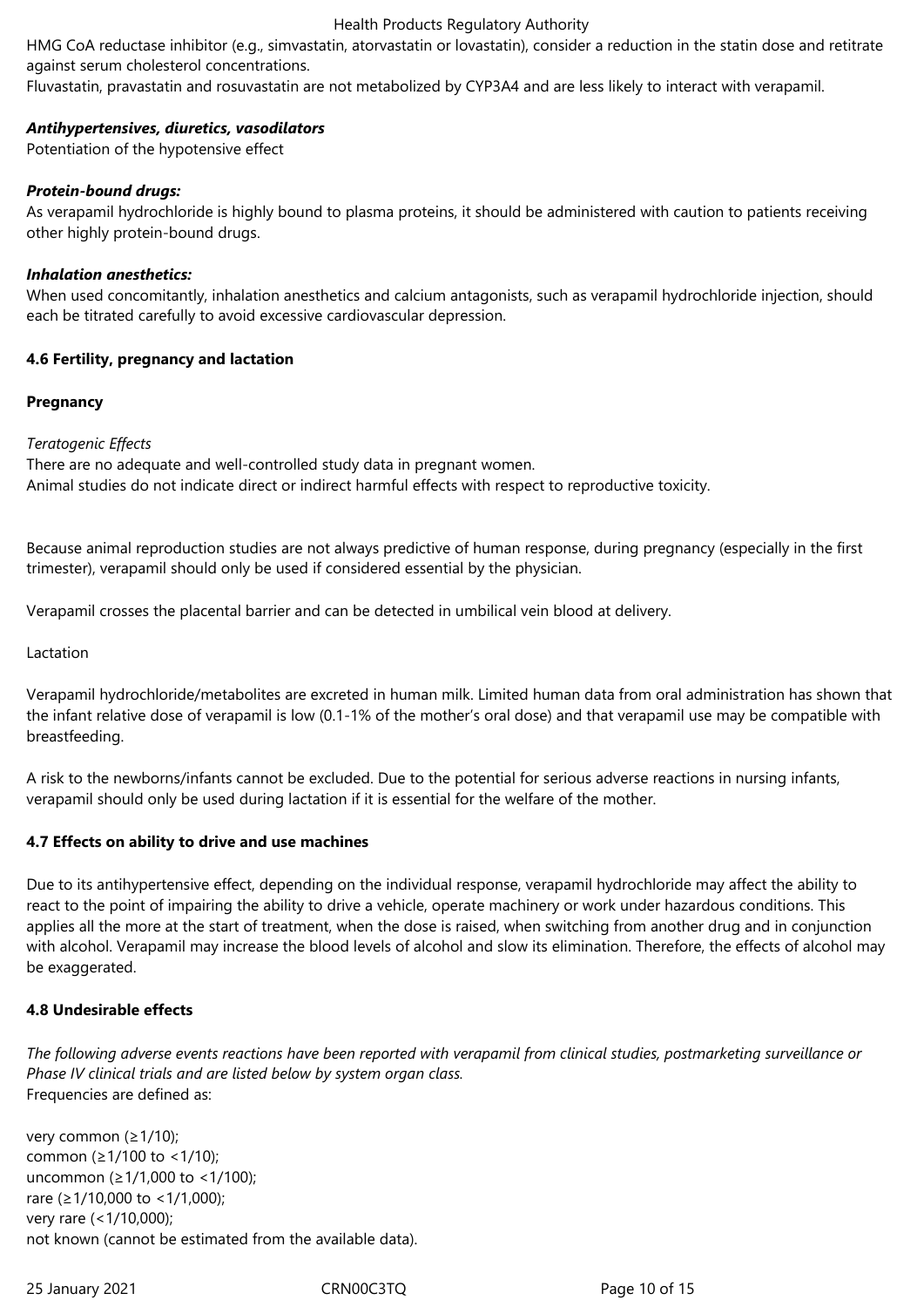The most commonly reported ADRs were: headache, dizziness, gastrointestinal disorders: nausea, constipation and abdominal pain, bradycardia, tachycardia, palpitations, hypotension, flushing, oedema peripheral, fatigue.

# **Adverse reactions reported from clinical studies with verapamil and post-marketing surveillance activities**

| <b>MedDRA</b><br><b>System Organ</b><br><b>Class</b>     | Common                | <b>Uncommon</b>              | Rare                | <b>Unknown</b>                                                                                                                                          |
|----------------------------------------------------------|-----------------------|------------------------------|---------------------|---------------------------------------------------------------------------------------------------------------------------------------------------------|
| Immune system<br>disorders                               |                       |                              |                     | Hypersensitivity                                                                                                                                        |
| Nervous system<br>disorders                              | Dizziness, Headache   |                              | Paresthesia, Tremor | Extrapyramidal disorder, paralysis<br>(tetraparesis) <sup>1</sup> , Seizures                                                                            |
| Metabolism and<br>nutrition<br>disorders                 |                       |                              |                     | Hyperkalaemia                                                                                                                                           |
| <b>Psychiatric</b><br>disorders                          |                       |                              | Somnolence          | Nervousness                                                                                                                                             |
| Ear and labyrinth<br>disorders                           |                       |                              | Tinnitus            | Vertigo                                                                                                                                                 |
| <b>Cardiac</b> disorders                                 | Bradycardia           | Palpitations,<br>Tachycardia |                     | Atrioventricular block (1°, 2°, 3°), Cardiac<br>failure, Cardiac arrest, Bradyarrhythmia,<br>Sinus arrest, Sinus bradycardia; asystole                  |
| <b>Vascular</b><br>disorders                             | Flushing, Hypotension |                              |                     | Vasodilation, Erythromelalgia                                                                                                                           |
| Respiratory,<br>thoracic and<br>mediastinal<br>disorders |                       |                              |                     | Bronchospasm, Dyspnoea                                                                                                                                  |
| Gastrointestinal<br>disorders                            | Constipation, Nausea  | Abdominal<br>pain            | Vomiting            | Abdominal discomfort, Gingival<br>hyperplasia, Ileus                                                                                                    |
| <b>Skin</b> and<br>subcutaneous<br>tissue disorders      |                       |                              | Hyperhidrosis       | Angioedema, Stevens-Johnson syndrome,<br>Erythema multiforme, Alopecia, Itching,<br>Pruritus, Purpura, Rash maculopapular,<br>Urticaria, Rash, Erythema |
| Musculoskeletal<br>and connective<br>tissue disorders    |                       |                              |                     | Arthralgia, Muscular weakness, Myalgia                                                                                                                  |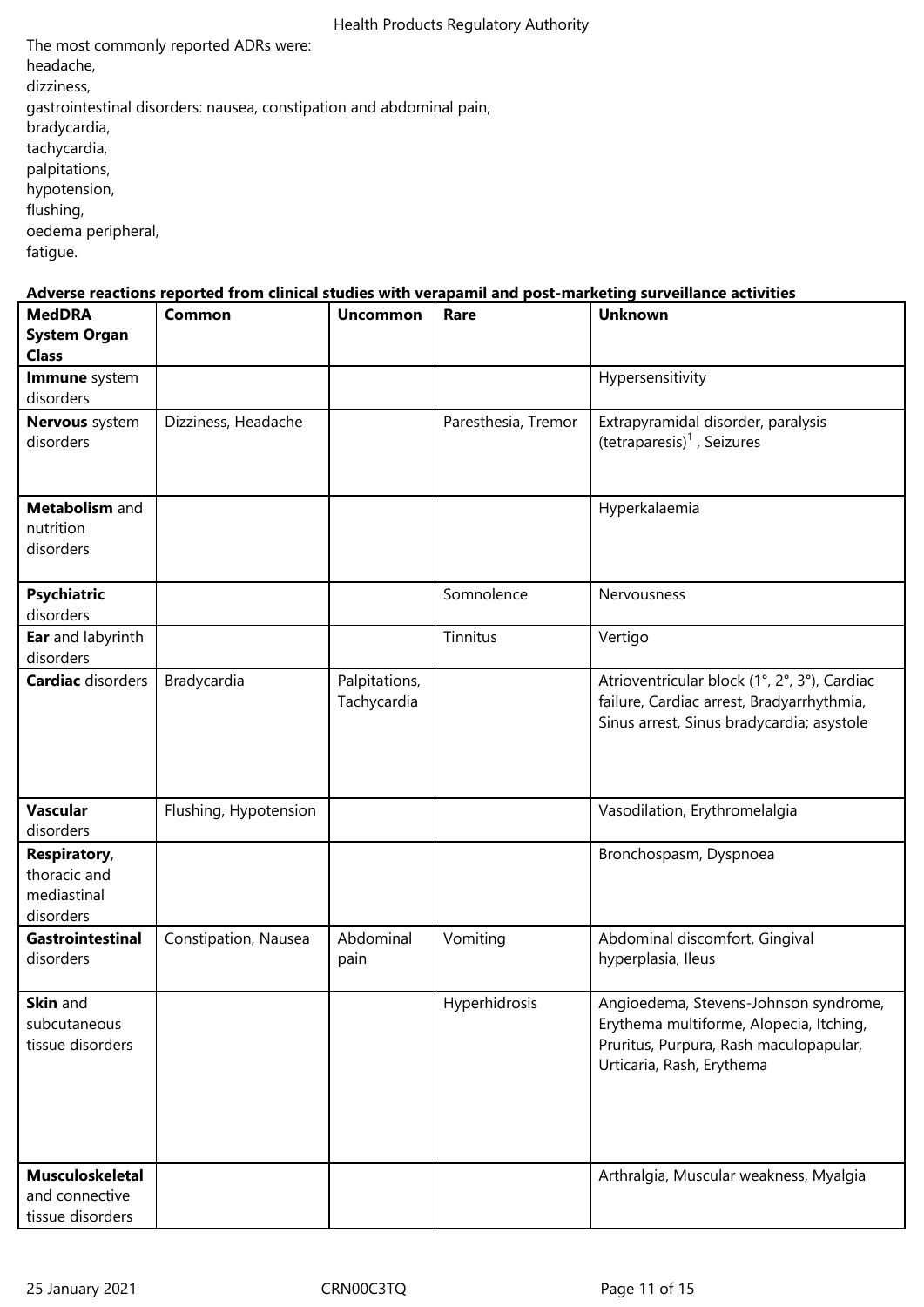| <b>Renal</b> and<br>urinary disorders                         |                   |         | Renal failure                                                                                                             |
|---------------------------------------------------------------|-------------------|---------|---------------------------------------------------------------------------------------------------------------------------|
| Reproductive<br>system and<br>breast disorders                |                   |         | Erectile dysfunction, Galactorrhea,<br>Gynecomastia                                                                       |
| General<br>disorders and<br>administration<br>site conditions | Oedema peripheral | Fatigue |                                                                                                                           |
| <b>Investigations</b>                                         |                   |         | Blood prolactin increased, Transaminases<br>increased, Blood alkaline phosphatase<br>increased, Hepatic enzymes increased |

<sup>1</sup>There has been a single postmarketing report of paralysis (tetraparesis) associated with the combined use of verapamil and colchicine. This may have been caused by colchicine crossing the blood‐brain barrier due to CYP3A4 and P‐gp inhibition by verapamil. See *Interactions with other medicinal products and other forms of interaction* section.

# **Reporting of suspected adverse reactions**

Reporting suspected adverse reactions after authorisation of the medicinal product is important. It allows continued monitoring of the benefit/risk balance of the medicinal product. Healthcare professionals are asked to report any suspected adverse reactions via HPRA Pharmacovigilance, Website: www.hpra.ie.

# **4.9 Overdose**

# **Symptoms**

Hypotension, bradycardia up to high degree AV block and sinus arrest, hyperglycemia, stupor, metabolic acidosis and acute respiratory distress syndrome. Fatalities have occurred as a result of overdose.

#### **Treatment**

The usual intensive care measures should be taken. Verapamil hydrochloride cannot be removed by haemodialysis.

The specific antidote is calcium, e.g. 10‐20 ml in a 10% calcium gluconate solution administered intravenously (2.25‐4.5 mmol), repeated if necessary or given as a continuous drip infusion (e.g. 5 mmol/hour). The following measures may also be necessary: In the case of 2<sup>nd</sup> or 3<sup>rd</sup> degree AV block, sinus bradycardia, asystole: Atropine, isoprenaline, orciprenaline or pacemaker therapy. Asystole should be handled by the usual measures including beta adrenergic stimulation (e.g., isoproterenol hydrochloride).

In the case of hypotension: Dopamine, dobutamine, norepinephrine.

If there are any signs of continuing myocardial failure: Dopamine, dobutamine, if necessary repeated calcium injections, and possibly other medication that increases cardiac contractility combined with isoprenaline.

#### **5 PHARMACOLOGICAL PROPERTIES**

#### **5.1 Pharmacodynamic properties**

Pharmacotherapeutic group: Selective calcium channel blockers with direct cardiac effects, phenylalkylamine derivatives.

ATC Code: C08DA01

Verapamil hydrochloride is a white or practically white crystalline powder. It is practically odourless and has a bitter taste. It is soluble in water, freely soluble in chloroform, sparingly soluble in alcohol and practically insoluble in ether.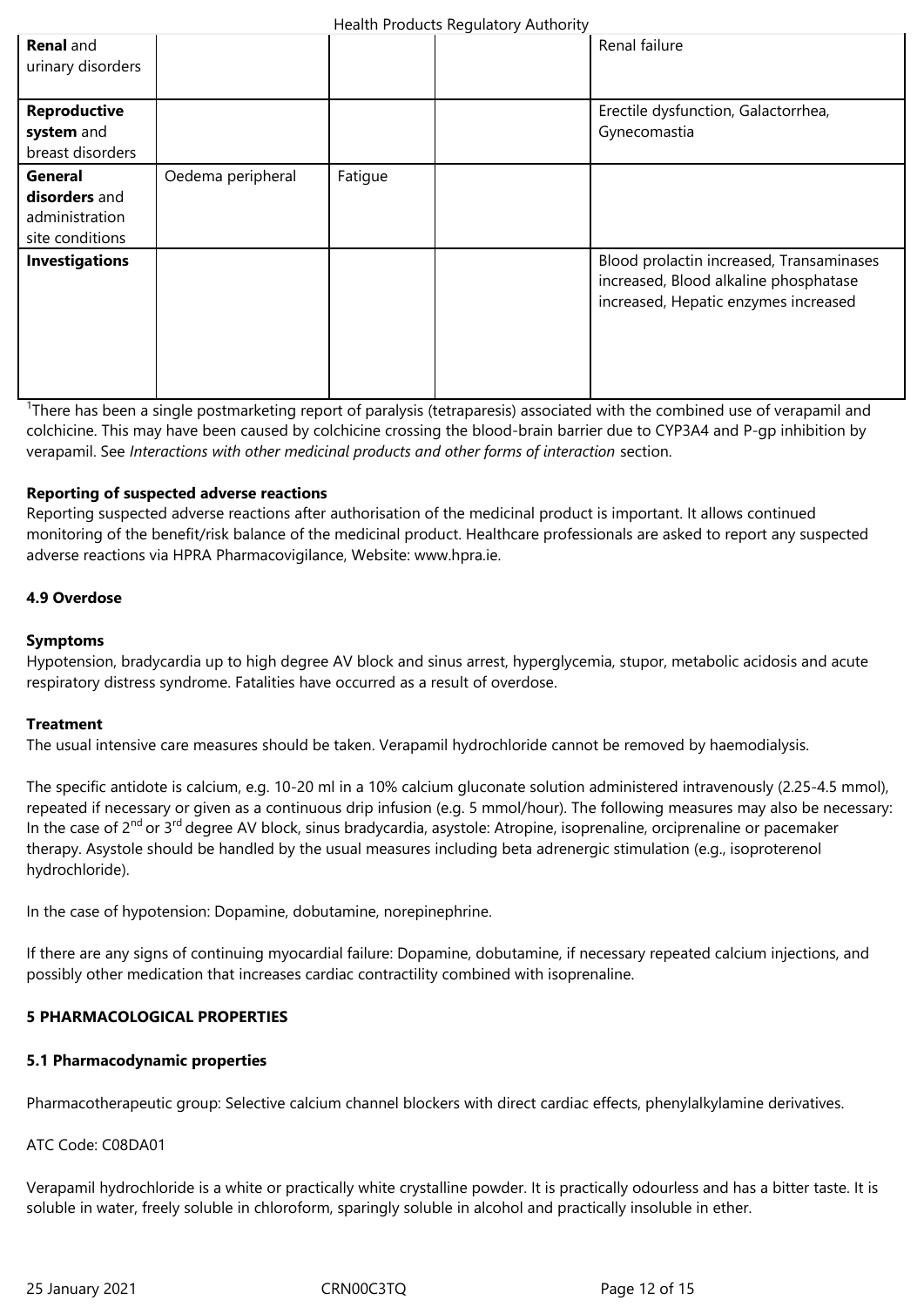The chemical name of verapamil hydrochloride is benzeneacetonitrile, α‐[3‐[{2‐(3, 4dimethoxyphenyl) ethyl} methylaminol] propyl]‐3, 4‐dimethoxy‐α‐(1‐methylethyl) hydrochloride.

It has a molecular weight of 491.07 and the molecular formula is C27H38N204 • HCl.

Mechanism of action and Pharmacodynamic effects; Verapamil inhibits the transmembrane influx of calcium ions into the heart and vascular smooth muscle cell. The myocardial oxygen demand is lowered directly as a result of the effect on the energy consuming metabolic processes of the myocardial cell and indirectly due to a reduction of the afterload.

Due to its effect on coronary vascular smooth muscle, Isoptin enhances myocardial blood flow, even in post-stenotic areas, and relieves coronary spasms.

These properties contribute to the anti‐ischaemic and antianginal efficacy of Isoptin in all types of coronary artery disease.

Isoptin has a marked antiarrhythmic effect, particularly in supraventricular arrhythmias. It delays impulse conduction in the AV node. Owing to this, sinus rhythm is restored and/or ventricular rate is normalised, depending on the type of arrhythmia. Normally, the rate is either not affected or only minimally lowered.

The antihypertensive effect of Isoptin stems from a decrease in peripheral vascular resistance, without an increase in heart rate as a reflex response. As early as day 1 of treatment, blood pressure falls; the effect is found to persist also in long-term therapy.

# **5.2 Pharmacokinetic properties**

Verapamil hydrochloride is a racemic mixture consisting of equal portions of the R‐enantiomer and the S‐enantiomer. Verapamil is extensively metabolized. Norverapamil is one of 12 metabolites identified in urine, has 10 to 20% of the pharmacologic activity of verapamil and accounts for 6% of excreted drug. The steady‐state plasma concentrations of norverapamil and verapamil are similar. Steady state after multiple once daily dosing is reached after three to four days.

Absorption Greater than 90% of verapamil is rapidly absorbed from the small intestine after oral administration. Half‐life values between 3 and 7 hours have been measured for the elimination of unchanged substance from the plasma after single intravenous and oral administration. Bioavailability is about two times higher with repeated administration. The presence of food has no effect on the bioavailability of verapamil.

#### **Distribution**

Verapamil is widely distributed throughout the body tissues, the volume of distribution ranging from 1.8–6.8 L/kg in healthy subjects. Plasma protein binding of verapamil is approximately 90%.

#### **Metabolism**

Verapamil is extensively metabolized. *In vitro* metabolic studies indicate that verapamil is metabolized by cytochrome P450 CYP3A4, CYP1A2, CYP2C8, CYP2C9 and CYP2C18. In healthy men, orally administered verapamil hydrochloride undergoes extensive metabolism in the liver, with 12 metabolites having been identified, most in only trace amounts. The major metabolites have been identified as various N and O-dealkylated products of verapamil. Of these metabolites, only norverapamil has any appreciable pharmacological effect (approximately 20% that of the parent compound), which was observed in a study with dogs.

In coronary heart disease and hypertension, no correlation was found between the therapeutic effect and the plasma concentration; a definite correlation with the plasma level was determined only for the effect on the PR interval.

#### **Elimination**

Following intravenous infusion, verapamil is eliminated bi‐exponentially, with a rapid early distribution phase (half‐life about four minutes) and a slower terminal elimination phase (half-life two to five hours). Following oral administration, the elimination half‐life is three to seven hours. Approximately 50% of an administered dose is eliminated renally within 24 hours, 70% within five days. Up to 16% of a dose is excreted in the feces. About 3% to 4% of renally excreted drug is excreted as unchanged drug.

The total clearance of verapamil is nearly as high as the hepatic blood flow, approximately 1 L/h/kg (range: 0.7‐1.3 L/h/kg).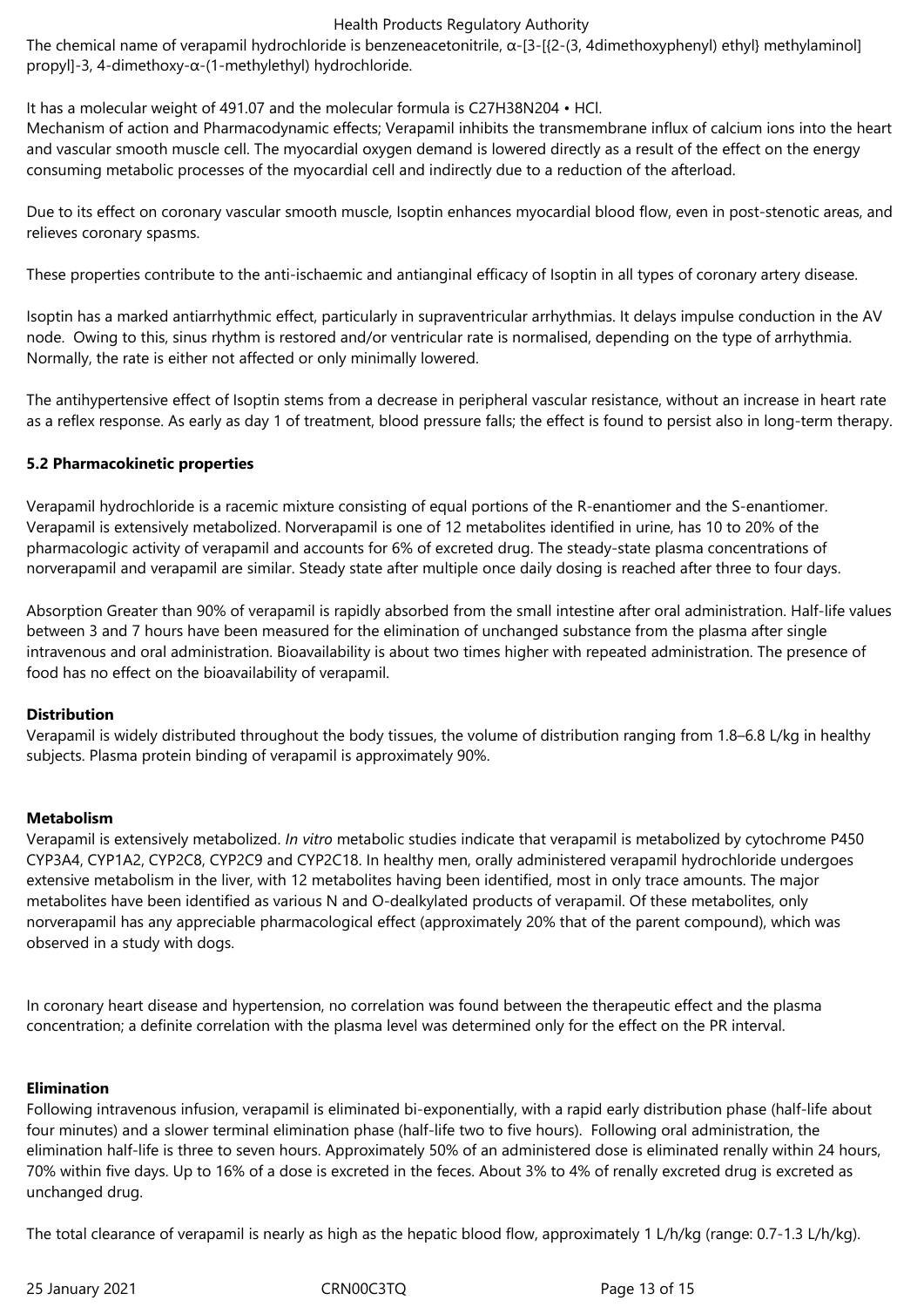# **Special Populations**

#### *Paediatric:*

Limited information on the pharmacokinetics in the paediatric population is available. After intravenous dosing, the mean half-life of verapamil was 9.17 hours and the mean clearance was 30 L/h, whereas it is around 70 L/h for a 70-kg adult. Steady-state plasma concentrations appear to be somewhat lower in the paediatric population after oral dosing compared to those observed in adults.

## *Geriatric:*

Aging may affect the pharmacokinetics of verapamil given to hypertensive patients. Elimination half‐life may be prolonged in the elderly. The antihypertensive effect of verapamil was found not to be age-related.

# *Renal insufficiency:*

Impaired renal function has no effect on verapamil pharmacokinetics, as shown by comparative studies in patients with end-stage renal failure and subjects with healthy kidneys. Verapamil and norverapamil are not significantly removed by hemodialysis.

# *Hepatic insufficiency:*

The half-life of verapamil is prolonged in patients with impaired liver function owing to lower oral clearance and a higher volume of distribution.

Verapamil hydrochloride, administered intravenously, has been shown to be rapidly metabolized.

# **5.3 Preclinical safety data**

Reproduction studies have been performed in rabbits and rats at oral verapamil doses up to 180 mg/m2/day and 360 mg/m2/day (compared to a maximum recommended human oral daily dose of 300 mg/m2) and have revealed no evidence of teratogenicity. In the rat, however, a dose similar to the clinical dose (360 mg/m2) was embryocidal and retarded foetal growth and development. These effects occurred in the presence of maternal toxicity (reflected by reduced food consumption and weight gain of dams). This oral dose has also been shown to cause hypotension in rats. There are, however, no adequate and well‐controlled studies in pregnant women.

The cardiovascular findings and the diffuse gingival hyperplasia seen in the chronic toxicity of verapamil hydrochloride are taken into account in Section 4.8 (Undesirable Effects).

#### **6 PHARMACEUTICAL PARTICULARS**

#### **6.1 List of excipients**

Sodium chloride Hydrochloric acid 10% (as pH adjuster) Water for Injections

#### **6.2 Incompatibilities**

Isoptin solution for injection is incompatible with alkaline solutions. In the absence of compatability studies, this medicinal product must not be mixed with other medicinal products.

#### **6.3 Shelf life**

36 months

#### **6.4 Special precautions for storage**

Do not store above 30°C. Keep the ampoules in the outer carton in order to protect from light.

# **6.5 Nature and contents of container**

25 January 2021 CRN00C3TQ Page 14 of 15 2ml ampoules of Ph. Eur. type I glass. Each pack contains: 5 x 2ml ampoules.